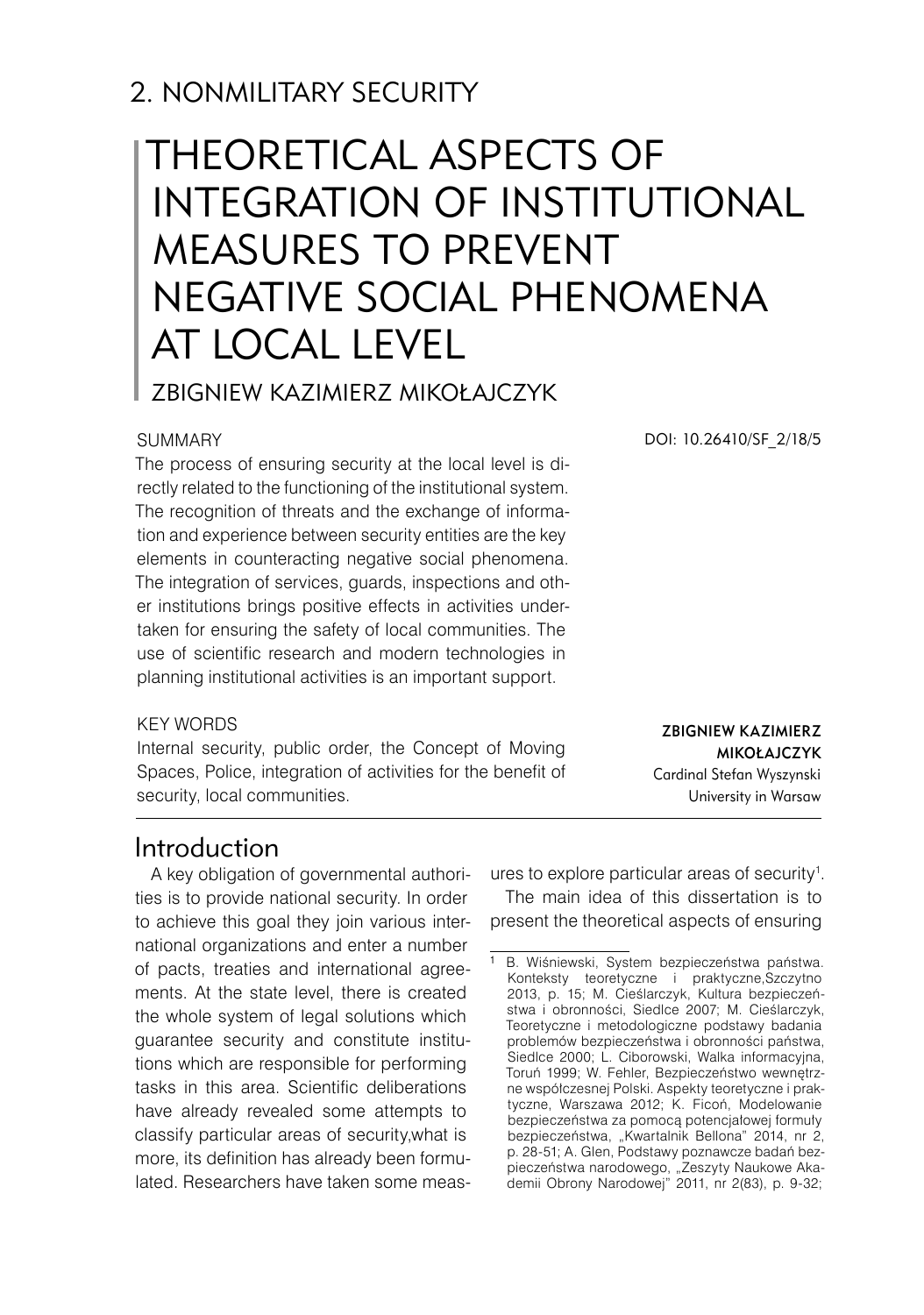security and social order at local level. Still, it should be emphasised that most of security institutions operating locally also fit into the system of activities at the national level, because of statutory tasks assigned to particular security units. Thus, it is not possible to determine a clear border in this area.,Recognition, prevention and combatingthe threats and hazards play a vital roleboth at the first and the second level. Typology of threats to public security reveal a number of areas which need to be considered. One of such problems are negative social phenomena. They particularly influence the sense of security of citizens. The

problem has been revealed due to deep analysis of literature on the subject and source materials. The conclusions drawn can be a subject of interest of law enforcers and also other researchers dealing with the theory of security. A range of precautionary actions have been presented at the background of the public security system.

## 1. Characteristics of the public security system

The system of public security is one of the main elements of security in its broad sense. Undoubtedly, it is justifiableto present the system approach. More generally, the system of public security is a part of the whole supra-system of nationalsecurity. Bernard Wiśniewski claims that "the system approach of the consideration of the national security is supported by such characteristics as:

- holism, in other words, the exploration of the phenomenon, objects, the process of incidents etc. as a whole;
- complexity, that is manifesting various connections and internal relations;
- essentialism, that is analysing phenomena (objects) from the point of view of essential distinguishing characteristics;
- structuralism, that is identifying peculiarities of the object (area) of interest based on those features of the structure which are considered unchangeable and intriguing;
- contextuality, that is investigating systems on account of their place in a bigger entirety;
- teleologism, that is investigating phenomena from the point of view of their purposefulness in a given domain, especially in the whole reality;
- functionality, that is examining systems on account of attained goals and performed positions;
- effectiveness, that is considering sys-

c.d. B. Hołyst, Bezpieczeństwo. Ogólne problemy badawcze, part 1, Warszawa 2014; B. Hołyst, Bezpieczeństwo społeczeństwa, Warszawa 2015; B. Hołyst, Bezpieczeństwo. Programy promocji, Warszawa 2017; B. Hołyst, Zagrożenia ładu społecznego, Warszawa 2013; B. Hołyst, Przeciwko życiu. Perspektywy badawcze problematyki zagrożeń życia, part. 1, Warszawa 2017; B. Hołyst, Przeciwko życiu. Determinanty społeczne i kulturowe, part 2, Warszawa 2018; B. Hołyst, Kryminologia, ed.. 11, Warszawa 2016; K. Jałoszyński, T. Aleksandrowicz, K. Wiciak, Bezpieczeństwo państwa a zagrożenie terroryzmem. Terroryzm na przełomie XX i XXI w., part. 1, Szczytno 2016; K. Jałoszyński, Centralny pododdział kontrterrorystyczny polskiej Policji – BOA KGP, Szczytno 2016; M. Karpiuk, Miejsce samorządu terytorialnego w przestrzeni bezpieczeństwa narodowego, Warszawa 2014; A. Pieczywok, M. Karpiuk, Odpowiedzialność dyscyplinarna funkcjonariuszy formacji bezpieczeństwa i porządku publicznego, Warszawa 2016; M. Karpiuk, A. Pieczywok, Służba w formacjach bezpieczeństwa i porządku publicznego, Warszawa 2016; W. Kitler, Bezpieczeństwo narodowe RP. Podstawowe kategorie, uwarunkowania, system, Warszawa 2011; W. Kitler, Planowanie cywilne w zarządzaniu kryzysowym,Warszawa 2011; W. Kitler, K. Drabik, I. Szostek, System bezpieczeństwa narodowego RP, Warszawa 2014; H.M. Królikowski, Geneza i rozwój polskich operacji oraz sił specjalnych, Warszawa 2013; M. Kubiak, S. Topolewski, Bezpieczeństwo informacyjne w XXI wieku, Siedlce 2016; M. Kubiak, R. Białoskórski (red.), Informacyjne uwarunkowania współczesnego bezpieczeństwa, Siedlce – Warszawa 2016; M. Kubiak, M. Lipińska-Rzeszutek (edit.), Współczesne bezpieczeństwo ekologiczne, Warszawa – Siedlce 2017; A. Misiuk, Administracja porządku i bezpieczeństwa publicznego: zagadnienia prawno-ustrojowe, Warszawa 2008; T. Szubrycht, Międzynarodowe zespoły okrętów w zwalczaniu zagrożeń asymetrycznych na morzu [in:] M. Żuber (ed.), Katastrofy naturalne i cywilizacyjne: zagrożenia i reagowanie kryzysowe, Wrocław 2006, p. 113-123.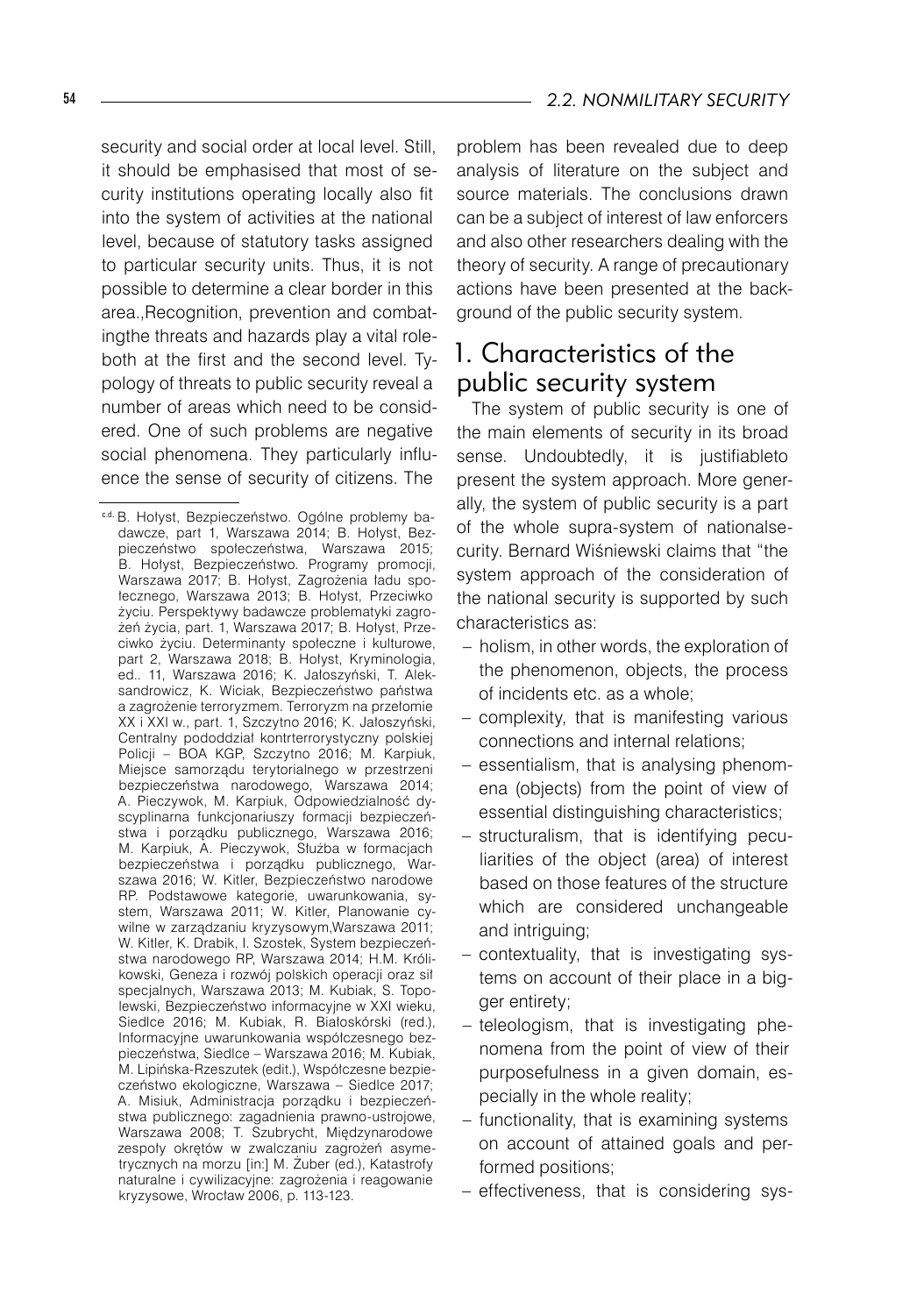tems through the prism of magnitude of the results and performed functions;

- synergism, that is considering qualities resulting from cooperation and interaction within the scheme of subsystems and elements of these subsystems, whose gist is the cooperation, which is more efficient activity rather than their distinctive actions; –
- development, that is considering the systems based on the processes of transformations and changes connected with proceeding to more complex states or forms or else in a way more perfect"<sup>2</sup> .

The whole structure of institutional solutions of a public security system functions within a certain, strictly determined environment, which fits in within the state borders as well as in the extent of operations taken up by authorities, services, fire department, inspectorates and other institutions. The aforementioned system possesses a suitable structure consisting of simple institutions of public security, which are linked together by means of some mutual statutory tasks and organizational arrangements. "This system, along with its respective subsystems, holds a set of rules which determine its activity. In scope of its functioning there is a subsystem dealing with management of public security which contains bodies of public authority and leaders of organizational units. The management of security processes is divided systemically into particular levels, i.e. central, voivodeship, county and communal. The actions are supported by local governments and other bodies dealing with security and are considered as an additional element of their work. In strictly specified and lawful circumstances the actions in question can be supported by the Armed Forces of the Republic ofPoland. In this regard,the

system of justiceis also very important"<sup>3</sup> . Bernard Wiśniewski constituted the following criteria, functioning in the state security system i.e.:

- "accumulation (...),
- "spread (...),
- "organisational cohesiveness (...),
- information connections (...),
- division of powers to make decisions  $($ ... $)$ .
- division of duties between organizational units relevant to cooperation relations  $(...)^{n_4}.$

All the activities for the sake of security can be included in three fields: ensuring security and public order, crisis and emergency operations and national defence. In the first area,Police is the key element as an armed, uniformed and hierarchic formation. It closely cooperates with Border Guards, State Fire Service, State Fiscal Administration, Military Police, secret service and other guards, inspections, local governments, community organizations, private entities and residents. Each of the entities in question carries out tasks in order to provide security as a part of their statutory duties or because of social duties. The scope of their operations are different for each of them and are appropriate for their competences and capability.

## 2. Selected, negative social phenomena

Rapid speed of civilisation development results in forming new areas of life: social, technological, political etc. Along with this development, there are created new cate-

B. Wiśniewski, *System bezpieczeństwa państwa*..., wyd. cyt., s. 115-116.

Z.K. Mikołajczyk, *Koncepcja Ruchomych Przestrzeni. Problemy teorii i praktyki.* Warszawa 2018, p. 40-41.

 B. Wiśniewski, *System bezpieczeństwa państwa*..., ed.cit.., p. 138.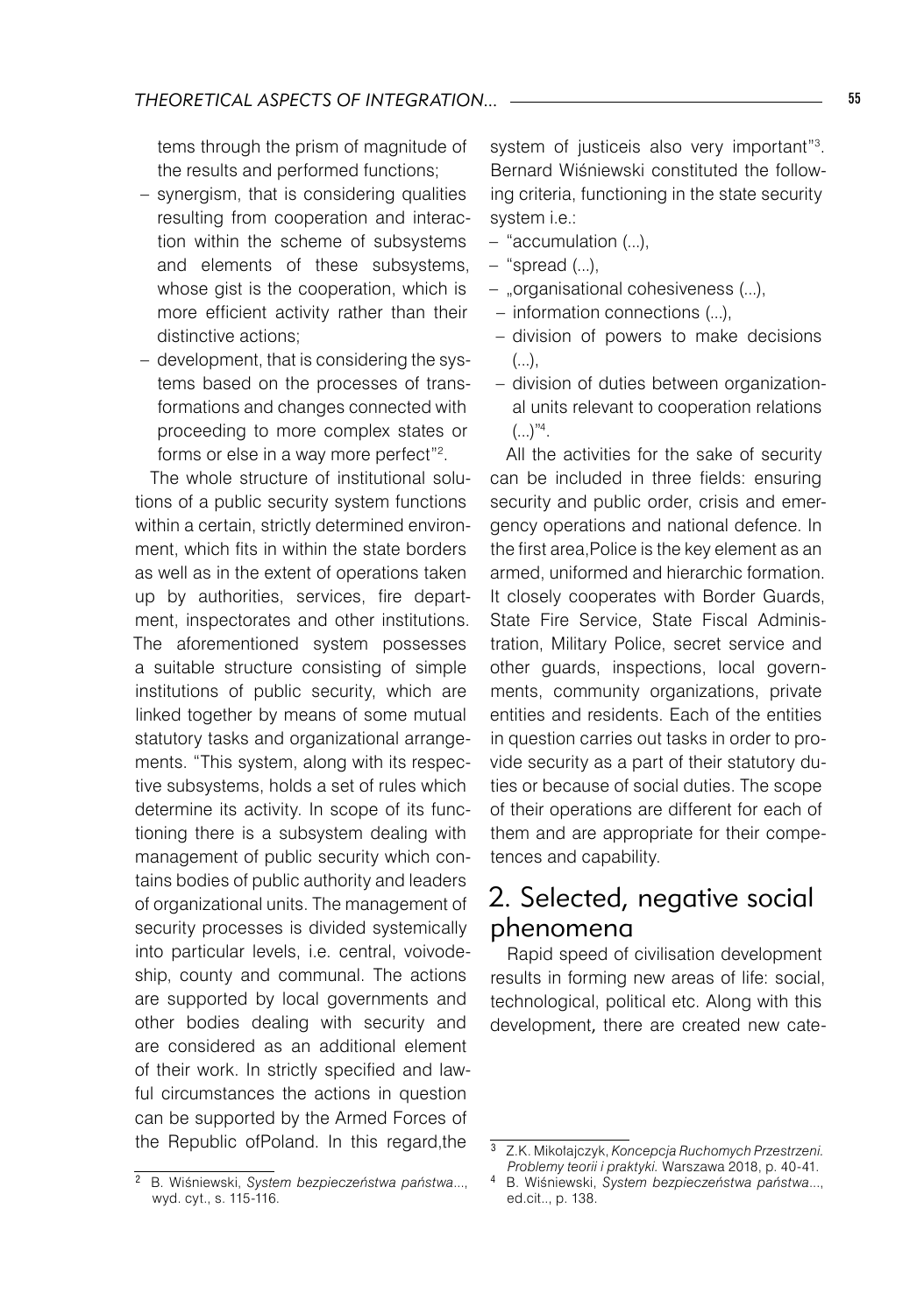gories of security<sup>s</sup> and new threats<sup>6</sup>. The effects of scientific research result in the formation of further, more and more complex typology of threats. Among them, negative social phenomena play a very prominentrole. They extended the biggest influence upon thecitizens' sense of security.The analysis of the literatureallows to select the main phenomena:

- crime (common, criminal, economic, cybercrime and road traffic crimes, juvenile crimes);
- domestic abuse;
- social pathologies (drug addiction, alcoholism, nicotine addition, prostitution, cyber addiction);
- subcultures<sup>7</sup>.

## 3. The spectrum of preventive operations at the local level

All preventive operations can be divided into several key areas. These are criminal investigation operations, preventive measures and also technical ventures. The task of providing security at local level is completed by a number of entities. In the decision-making process, there are involvedthe following:government authorities, local authorities and security services. The entire process has repeatedly undergone scientific analysis. The analysed elements are as follows: the structure, practicality and the effectiveness of the whole system, its component parts and actions carried out by individual security entities.

One of the effects of scientific work is the Concept of Moving Spaces. It has been formulated as an attempt to establish the theoretical framework for the process of counteraction of all types of security threats. The concept's assumptions refer to the specification of negative spaces as threats and positive spaces as the effects of actions undertaken for the sake of security. The concept describes mutual dependency and the principles of security policy". Frequently, threats are of diverse nature in a given area. They create «negative spaces». Such a negative space for a commune, county may be a danger of flood because of its direct localisation close to rivers, for example, nowodworski county is located at the mouth of the Narew to the Wisła river; or the fire hazard for Izabelin commune due to its location at the forest zone of Kampinowski National Park. Other "negative spaces" of similar sortare as follows: the environment of huge urban agglomerations, criminal activities connected with Chechen, Vietnamese or Chinese people, as well as the functioning of an airport which can become the target of a terrorist attack. Such a "negative space" does not have to be ascribed to the area, it can also be an organized crime group operating on the area of even several counties, voivodeships or countries. « Negative spaces» can be more or less predictable, last shortly or remain constant over time and can have different intensity or produce a number of results.

Por.: A.D. Rotfeld, Europejski system bezpieczeństwa in statu nascendi, Warszawa 1990; W. Fehler, Bezpieczeństwo wewnętrzne współczesnej Polski, Warszawa 2012; J. Kunikowski, Słownik terminów z zakresu wiedzy i edukacji dla bezpieczeństwa, [w:] Bezpieczeństwo człowieka i zbiorowości społecznych, Bydgoszcz2005; S. Dworecki, Zagrożenia bezpieczeństwa państwa, Warszawa 2001; J. Stańczyk, Współczesne pojmowanie bezpieczeństwa, Warszawa 1996.

<sup>&</sup>lt;sup>6</sup> Por.: K. Sienkiewicz-Małyjurek, Z. Niczyporuk, Bezpieczeństwo publiczne. Zarys problematyki, Gliwice 2011; S. Lipski, Zarządzanie bezpieczeństwem, [in:] Próba identyfikacji współczesnych zagrożeń dla bezpieczeństwa i porządku publicznego w Polsce, Warszawa 2006

.Por. Z. K., Mikołajczyk, Wolność źle zagospodarowana – zjawiska patologiczne wśród młodzieży. in: Młodzież w przestrzeni wolności. W poszukiwaniu odpowiedzi na zmiany ustrojowe po roku 1989. Edit.. R.F. Sadowski, "Biblioteka Towarzystwa Naukowego Franciszka Salezego", Warszawa 2014, p. 108-150.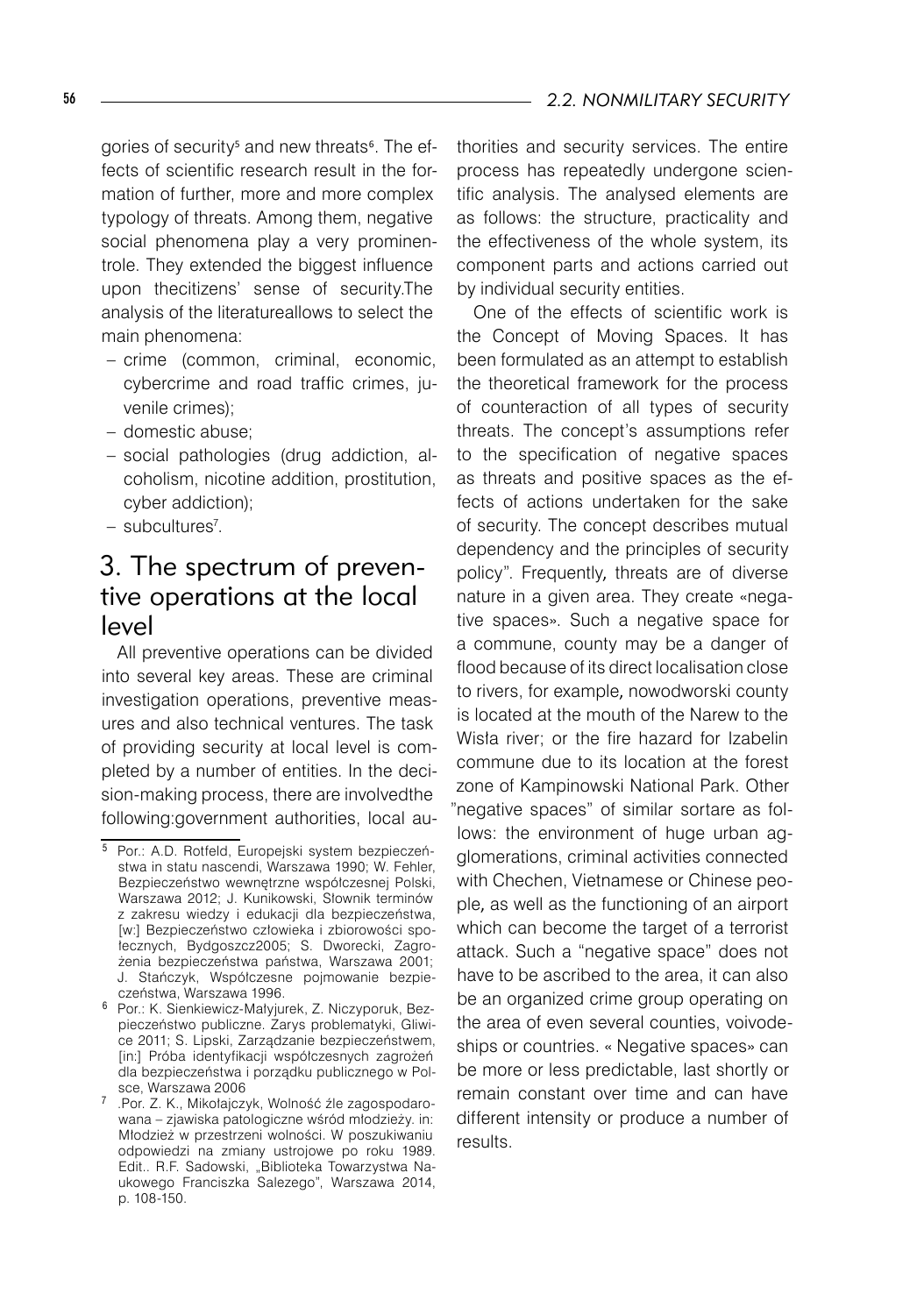The opposite, considered as positive aspects for the state security are «positive spaces». They are created as a result of successful activities implemented by the government authorities, local authorities, particular services, agencies, guards, inspections and other institutions and even a civilian initiative. Such positive spaces can be created due to the proper revalidation of the space, effective work of prevention services, suitable social preventive measures, the implementation of effective reconnaissance operations or obtaining high efficiency of law enforcers [staffing, professional training and development, equipment], efficient information exchange among them and work coordination. These spaces are the effects of work of security services and citizens, that's why they have limited scope, marked out by physical operations and a sense of security of citizens.

As it is easy to guess, the success of actions undertaken for the sake of security will depend on the adjustment of «positive spaces» to «negative spaces» in order to prevent the development and minimize the effects of the negative phenomenon. What will be considered as an extremely valuable feature isthe ability of crisis managing and the ability to build up a  $\leq$  positive space $>$ based on suitable services, as well as adjusting theappropriate means to therequirements of the situation.

However, it is not the conclusion of the concept of moving spaces, because we have already worked out the procedures suitable for an existing situation, divided the scope of duties among services, appointed units responsible for management in a crisis situation. The only problem is that we still do not always draw conclusions from a certain incident and introduce some remedial actions in order to avoid similar situations in future.

The gist of the Concept of Moving Spaces is the creation of the system of the «positive spaces» before the threat will arise in places where the possibility of «negative spaces» is the biggest one. «Positive spaces», contrary to «negative spaces» are controlled by legitimate bodies, i.e. safety boards – appointed by the act of law at each level of security management [commune, county, viovodeship, country]. The listed spaces are closely connected with coordinating and managing bodies. If they are property located, it may allow to avoid the occurrence of security threat. «Negative spaces» do not have any contiguous point, or trajectory, so their predictability is limited and depends on a number of factors. Appointing to the aforementioned commissions and legitimate advisory bodies, consisting of people possessing the professional range of knowledge, huge work experience, and including the scientists [which is permitted, for example at county level, see the article nr 38a of the Local Government Act] would allow for effective control over the «positive spaces» and counteract the creation of the «negative spaces»" .

The organization of well-functioning system of local security focuses on many elements. Among the most important areasthere are the following issues:

- legal provisions of the system (the system itself, security entities, conducted activities);
- financial support for security provision;
- range and quality of technical means being involved;
- efficient organization of institutional cooperation;
- human potential.

 Z. Mikołajczyk, *Zapobieganie zagrożeniom i zwalczanie przestępczości w oparciu o koncepcję ruchomych przestrzeni.* [in:] *Międzynarodowe i wewnętrzne uwarunkowania bezpieczeństwa.* Edit. K. Cebul, A. Rudowski, Warszawa 2014, p. 167-178.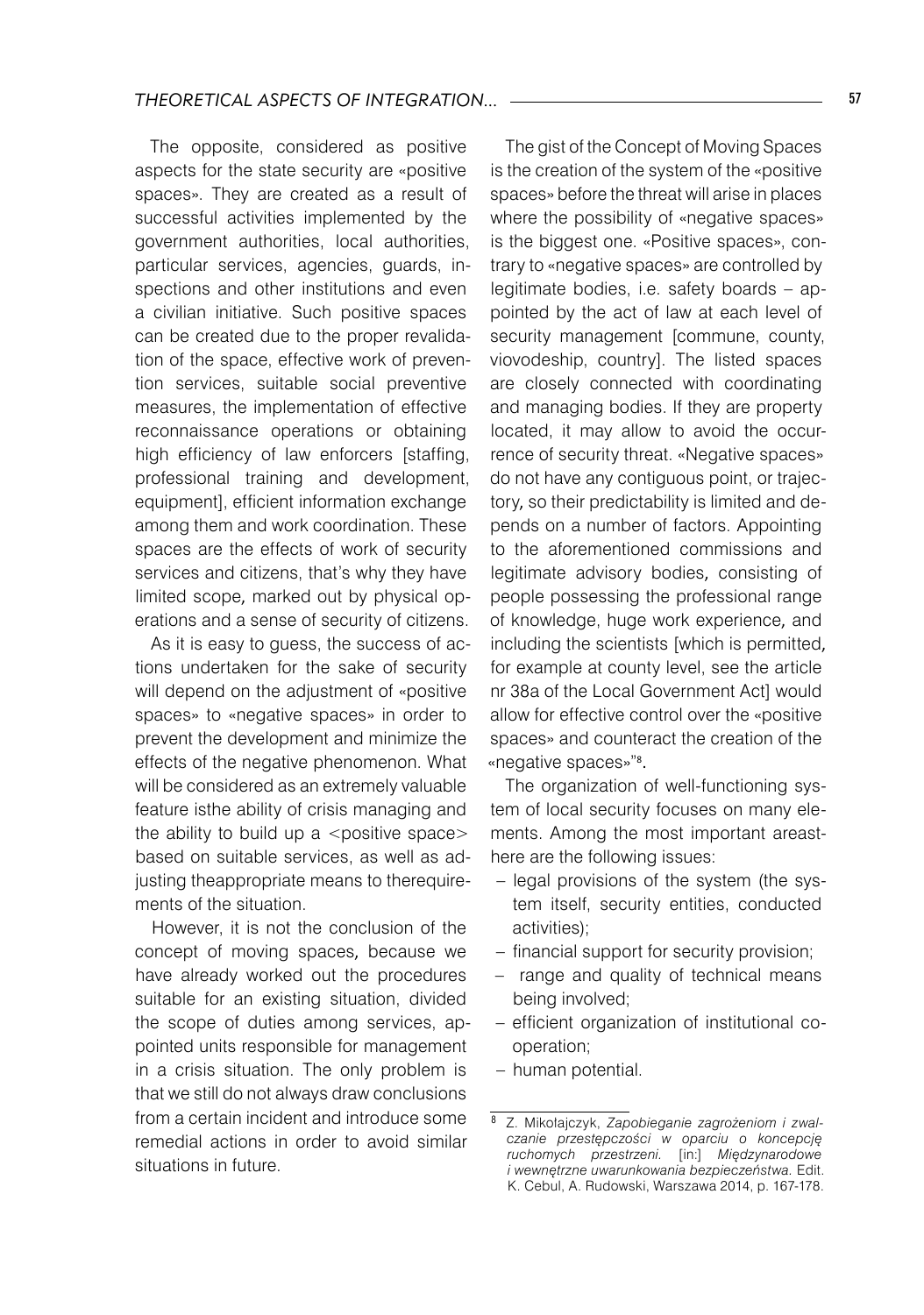Legal provisions outline the whole of national security system in a view of internal and external security. They determine the scope of work of particular security entities and division of their competences. They also indicate supervising bodies for security services. Each of the entity cooperates within its competences with both government and local authorities at particular levels: central, voivodeship, county and communal. The tasks at the central level pervade to the smallest units of administrative division of the country. A number of times, the initiative of preventive activities comes from the central level, but many undertakings are organized at the local level. It is connected with the nature of security threats and peculiarity of the area.

Services, quards, inspections carry out their statutory duties on the basis of own budget allotted by the central level. It is not the only form of financing the undertakings for the sake of security, because the mentioned bodies repeatedly get the financial support from local authorities and other institutions i.e. state organizational units, associations, foundations, banks and insurance institutions. Single initiatives are frequently supported by charity organizations, associations, trade unions, private business and citizen initiatives. For instance, the cost of Police is covered from the budget act, however, it also gets some support from local authorities, which cover the costs of additional police vacancies, the purchase of appliances and police equipment. Additionally, research institutes receive extra grants-in aid and subject donations to finance current operations, i.e.

- "1) conducting scientific researches and developmental work while carrying out tasks (...);
- 2) maintaining, managing and developing the collection of data (...);
- 3) maintaining, managing and develop-

#### 58 *2.2. NONMILITARY SECURITY*

ing the infrastructure necessary to collect and process dactyloscopic data according to Art. 428 sec. 1 par. 4 of Act on 12<sup>th</sup> December 2013 about foreigners (Journal of Laws of 2016, items 1990,1948, 2066 and of 2017,items 60,858,1543) and Art. 119 sec.1 par.6 of Act on 13<sup>th</sup> June 2003 about the protection of foreigners in the Republic of Poland (Journal of Laws of 2016, items 1836, 2003 and of 2017, item 60);

- 4) performing tasks within an international cooperation, including the exchange of dactyloscopic data and the results of analyses of deoxyribonucleic acid (DNA) based on law, contracts in operation and international agreements;
- 5) performing tasks of the entity eligible to approve technical specificationand confirm the deprival of functional traits of firearm of all types, which is described in Art. 6a of Act 1 and 4 on 21st May 1999 about weapon and ammunition (Journal of Laws of 2017, item 1839);
- 6) performing duties of National Police Chief within the content-related supervision for functioning of forensic laboratories in Regional Police Headquarters;
- 7) exercising rights to wages and other dues for police officers employed in these entities"9 .

What is equally essential is to support the security entities logistically. It is highly undeniable how important the quality of equipment is and how the institution is equipped. However, this vast subject could be discussed in a separate article.

The efficiency of safety-related operations at the local level depends on the degree of organizing the cooperation between security entities. Tasks integration, the exchange of information, common planning undertakings ensure high efficiency. Such

<sup>&</sup>lt;sup>9</sup> Act on 6<sup>th</sup> April 1990 year about Police.Journal of *Laws of* 2017 year items 2067, 2405, of 2018, items 106, 138, 416, 650, 730, 1039, article 13.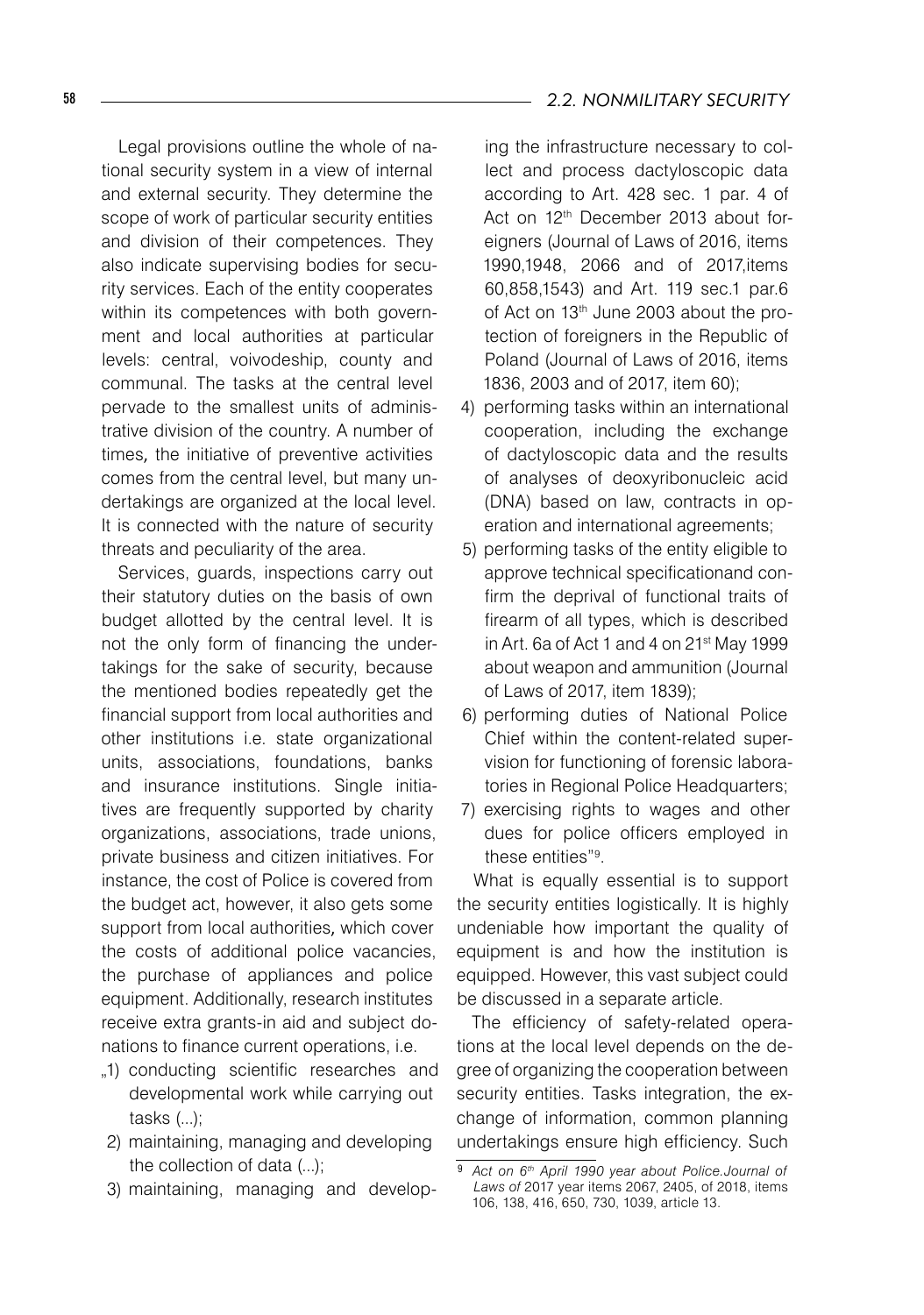state of affairs can be achieved by creating good relations between the heads of particular institutions.

However, the most important element which the security entities have at their disposalis a human potential. Expert knowledge, professional competence, dedication, devotion and flexibility are among the most desired staff features in an institution. A key role is the level of staff training, and thus, the quality of the training system. Nowadays, the security entities recognize the necessity for good quality trainings of human resources and of taking advantage of gains of the world of science in the field of security.

#### Conclusion

The problem of ensuring safety at the local level constitutes the key element of the process of providing public security and creating a sense of security among citizens. There are numerous security entities involved in the process, as well as citizens themselves. Among them, there are government and local authorities, the secret service, Police, Border Guards, State Fiscal Administration, Military Police, State Fire Service, Voluntary Fire Brigade, the Inspection of Road Transport, other guards, inspections, institutions, organizations and associations. All of these bodies perform their own statutory tasks and organize their own undertakings. They also perform common actions. The whole scope of the actions deal with the recognition of threats, precautionary and preventive actions, special undertakings, crisis actions, inspection activities, remedial and restoring actions, as well as organizing the trainings, in-service trainings, doing researches and implementing their results. Efficiently working institutions are able to raise social awareness, successfully recognize threats, and then counteract them and minimize their effects.

Using results of the researches, modern technologies and the effects of carried out research projects is a key element of the integration of the world of science with security entities. The integration process of the central level should be converted to the local level. Mutual support convert to the growth in the level of competence not only of particular institutions, but also of the whole system of security.

#### Bibliography

- Cieślarczyk M., *Kultura bezpieczeństwa i obronności*, Siedlce 2007.
- Cieślarczyk M., *Teoretyczne i metodologiczne podstawy badania problemów bezpieczeństwa i obronności państwa*, Siedlce 2000.
- Ciborowski L., *Walka informacyjna*, Toruń 1999.
- Dworecki S., *Zagrożenia bezpieczeństwa państwa*, Warszawa 2001.
- Fehler W., *Bezpieczeństwo wewnętrzne współczesnej Polski. Aspekty teoretyczne i praktyczne*, Warszawa 2012.
- Ficoń K., *Modelowanie bezpieczeństwa za pomocą potencjałowej formuły bezpieczeństwa*, "Kwartalnik Bellona" 2014, nr 2, p. 28-51.
- Glen A., *Podstawy poznawcze badań bezpieczeństwa narodowego*, "Zeszyty Naukowe Akademii Obrony Narodowej" 2011, nr 2(83), p. 9-32.
- Hołyst B., *Bezpieczeństwo. Ogólne problemy badawcze*, part 1, Warszawa 2014.
- Hołyst B., *Bezpieczeństwo społeczeństwa*, Warszawa 2015.
- Hołyst B., *Bezpieczeństwo. Programy promocji*, Warszawa 2017.
- Hołyst B., *Zagrożenia ładu społecznego*, Warszawa 2013.
- Hołyst B., *Przeciwko życiu. Perspektywy badawcze problematyki zagrożeń życia*, part 1, Warszawa 2017.
- Hołyst B., *Przeciwko życiu. Determinanty społeczne i kulturowe*, part 2, Warszawa 2018.